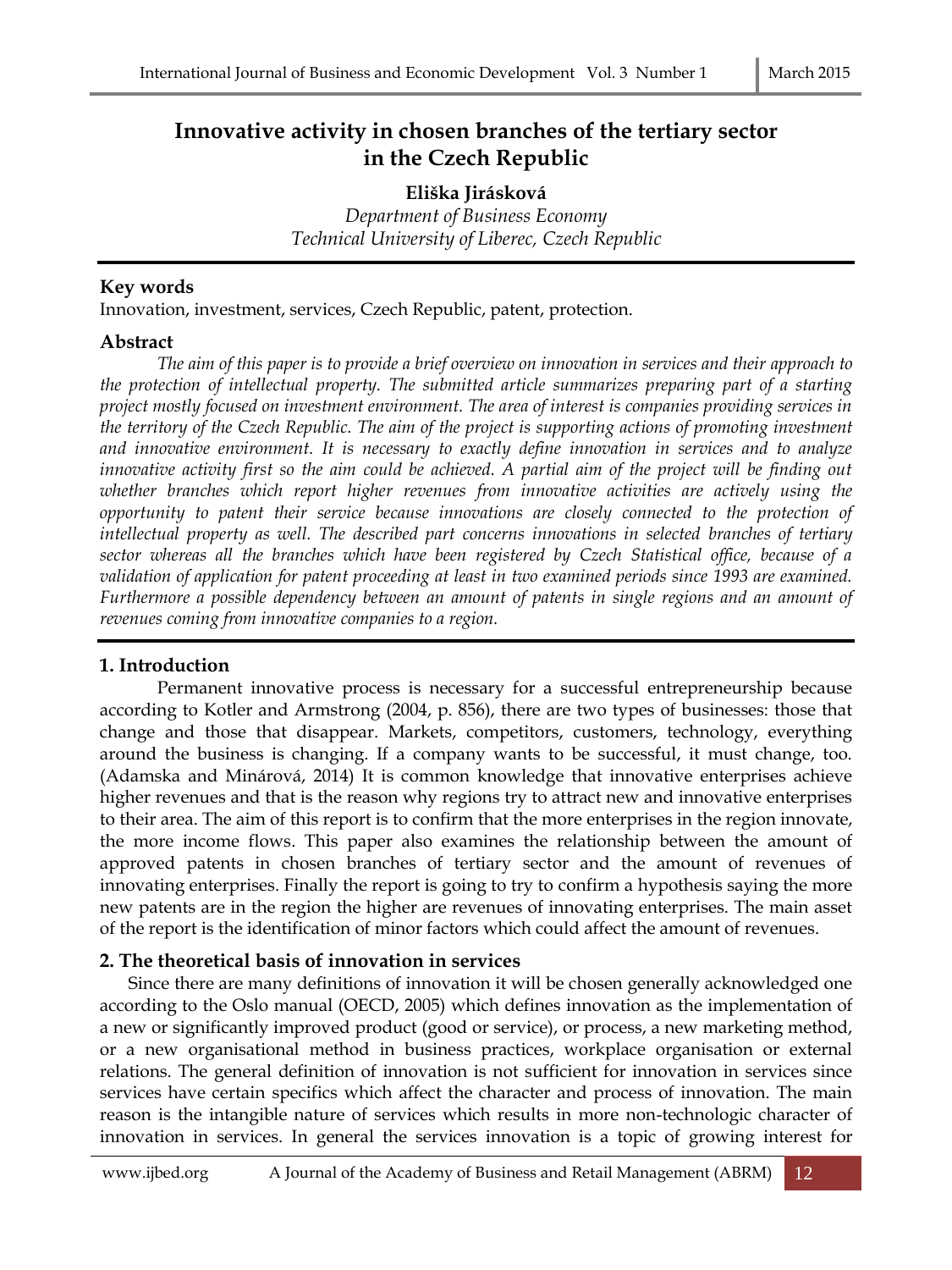researchers and policy makers alike. (Miles, 2005, p. 433) There are many approaches to innovations in services. For instance Salter and Tether (2006, p. 4 - 9) divide evolution of thinking about innovation in services from the 1980s to the present day into 4 groups:

- **neglect** until the 1980s very little research was undertaken on innovation in services.
- **assimilation** by the early 1980s when the growth of services continued and it was hard to ignore it.
- **distriction** –the middle of 1990s is the primary focus of study by innovation researchers.
- **synthesis** this approach highlights the increasing complex and multidimensional character of modern services.

Gallouj and Weinstein divided innovation in services into two complementary groups:

- group focuses on analysis of the introduction of technical equipment and systems in services,
- group of studies where the technologist gaze perceives nothing.

To define innovations in services is also necessary to include the fact that their products are often customized to particular client needs and we could often see a close relationship between service firms and their clients. (Miles, 2005 , p. 441) Gallouj and Weinstein (1997, s. 537) mention that analysis of innovation in service is difficult to define from two standpoints. On one site, innovation theory has been developed on the basis of analysis of technological innovation and especially for manufacturing. On the other hand, the specific nature of services makes it particularly difficult to measure them by the traditional economic methods.

Based on mentioned above innovation in service could be generally defined as: *any commercialized change which has not been realized in services yet and in most cases is based on customer's needs and it is not technological.*

One of the main reasons for focusing on tertiary sector only is:

- its growing importance which has been noticed during last twenty years. (Pazour, 2007, p. 9). It could be said, that in 1990s, a great number of research projects on services innovation were launched.
- service sector participated in the creation of GDP with about 70%.
- the dynamics of the branch.
- less stress on tertiary sector by innovation and by the protection of intellectual property.

It is also important to realize that service sectors are important for their productivity, quality of life and economic competitiveness also.

## **2.1 The protection of intellectual property**

Innovations are closely connected with the protection of intellectual property as one of indicators of innovative activities. As mentioned, tertiary sector mainly deals with nontechnological innovations which result less number of approved patents. From the figure n. 1 the important difference between manufacturing industry and services by comparing the number of approved patents could be found out. Strongly higher share of the protection of intellectual property in secondary sector is obvious from the first sight during whole monitored period. The same development can be found in utility models and other types of the protection of intellectual property (Statistics of patents, 2014) except of a trademark where can be predicted increasing importance due to intensity of the branch and constantly strengthening competition.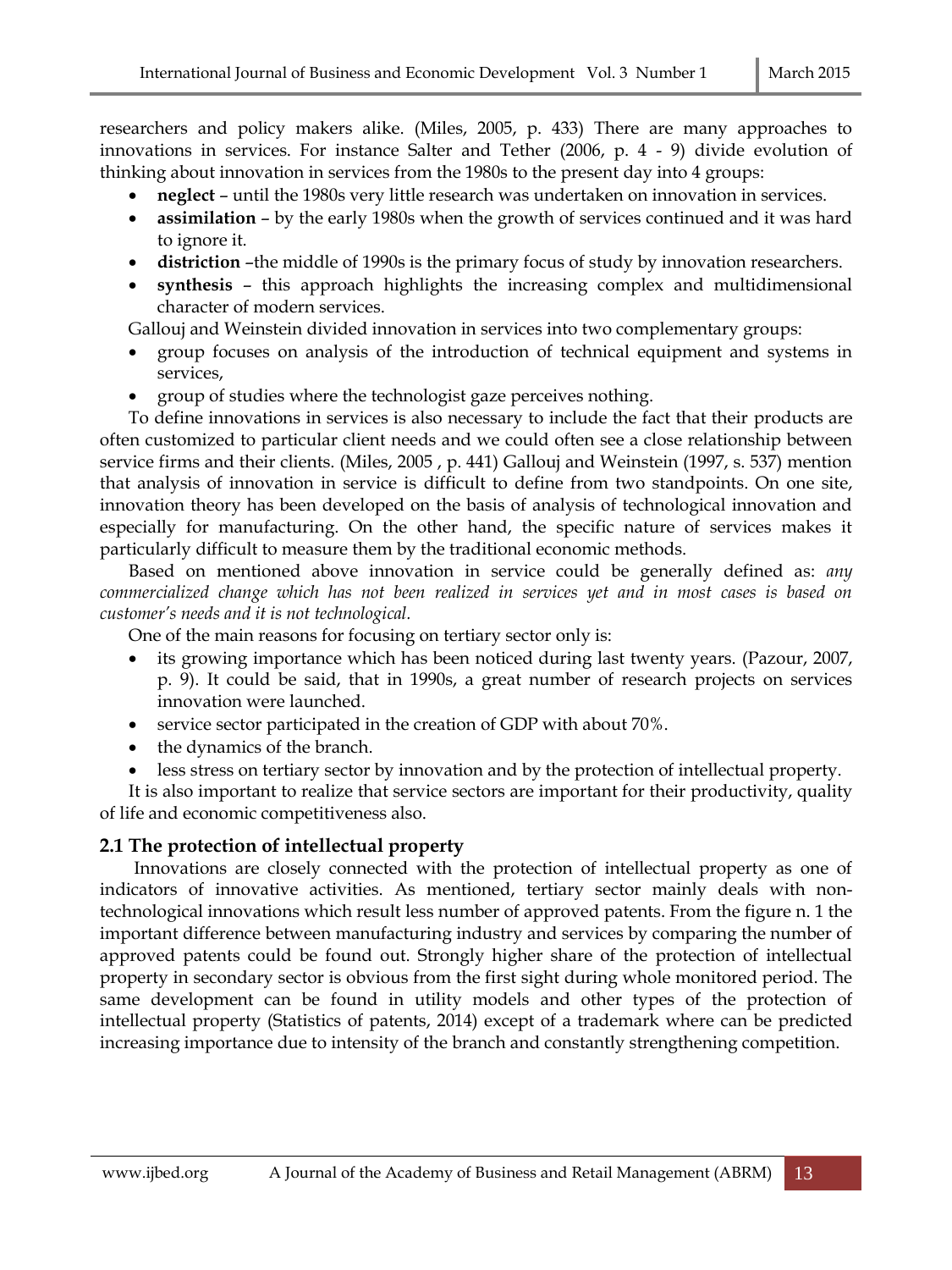

**Examined period Figure 1**: Number of patents in examined branches **Source**: Own processing according to Czech Statistical Office.

Services in the Czech Republic are divided into 16 categories, according to the branch classification CZ-NACE, the same effort to acquire patents cannot be seen in all of these categories. Examined branches and a number of assigned patents see tab. 1.

|                                                               | Number of assigned |
|---------------------------------------------------------------|--------------------|
| Examined branch                                               | patents            |
| Information and Communication                                 | 5                  |
| Financial and Insurance Activities                            | 0                  |
| Transportation and Storage and Wholesale and Retail Trade     | 67                 |
| Professional, Scientific and Technical Activities             | 22                 |
| Architectonic and engineering activities, technical tests and |                    |
| analysises                                                    | 43                 |
| Research and Development                                      | 99                 |
| Other business services                                       | 19                 |
| Health, community, social and other services                  | 6                  |

**Tab. 1:** Number of assigned patents in examined branches

**Source**: Own processing according to Czech Statistical Office

A contrast in the number of assigned patents in single branches is obvious in tab. 1.

We can say that services are highly diverse and that some areas of services are slow, whereas others are dynamic and open. Most patents were assigned to a section of research and development, followed by transportation and storage, which were examined with wholesale and retail trade. These sectors used more technologies and that is why there is greater need of the protection of intellectual property.

### **3. Methodology**

Three hypotheses concerning a patent activity of companies executing their main object of interest in services were expressed. Regressive analysis and correlative coefficient were used to prove the expressed hypotheses.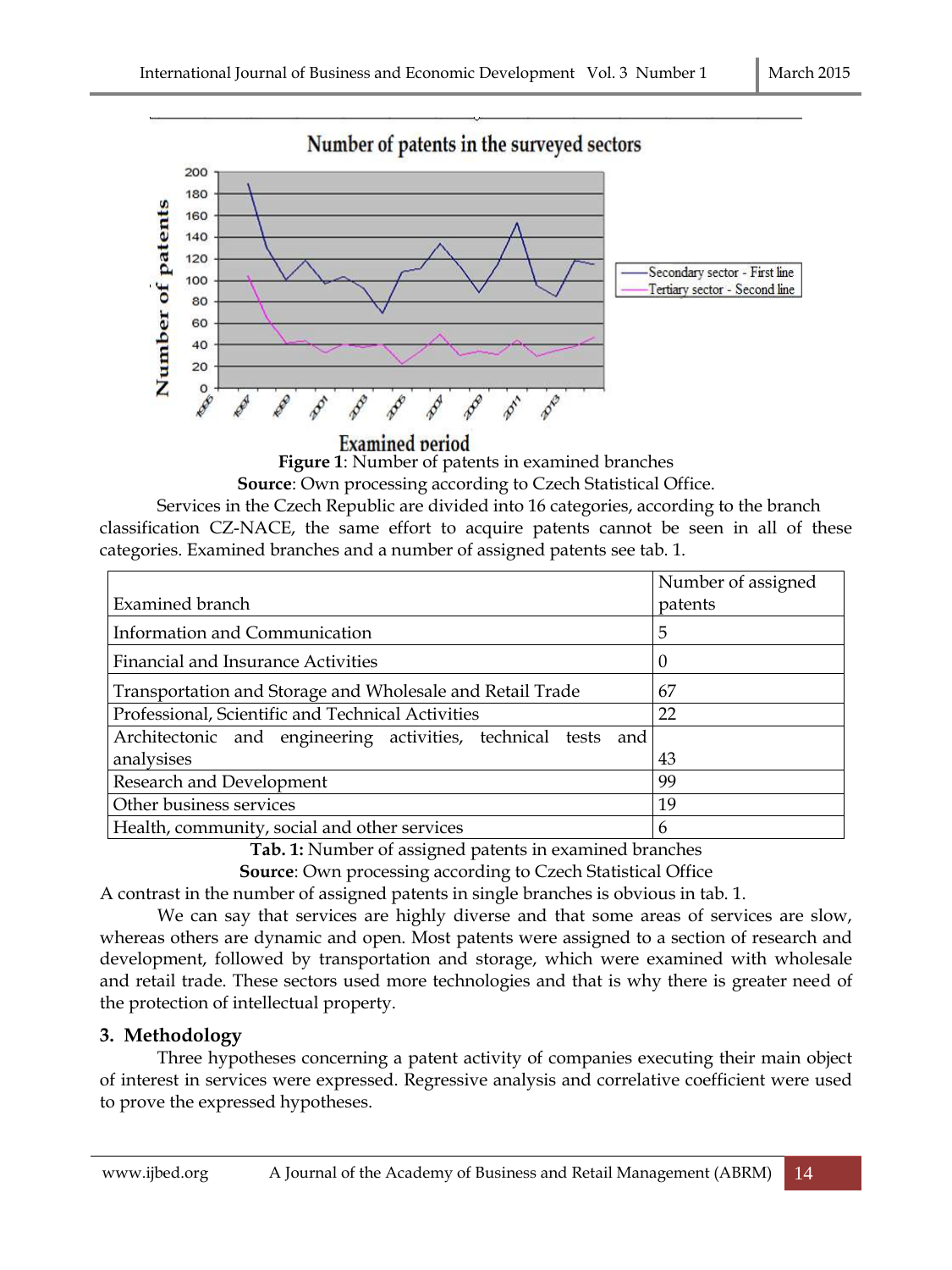The first examination concerns possible mutual dependency between a number of innovative companies and an amount of income coming from an innovative activity. By confirming this hypothesis it would be possible to prove that the more a company innovates the higher is the income coming from its entrepreneurial activity.

- *H0: There is not any mutual dependency between an amount of innovative companies in single regions of the Czech Republic and an amount of income coming from an innovative activity.*
- *H1: There is a mutual dependency between an amount of innovative companies in single regions of the Czech Republic and an amount of income coming from an innovative activity. That means that the more companies innovate the higher their revenues are can be proved.*

The hypothesis concerning mutual relationship between a number of approved patents in innovative branches and an amount of revenues of these innovative companies was examined next. By verification of this hypothesis the need for innovation could be proved again if the service enterprise wanted to achieve higher revenues:

- *H0: There is not mutual dependency between a number of approved patents in chosen branches of tertiary sector and an amount of revenues of innovative companies.*
- *H1: There is mutual dependency between a number of approved patents in chosen branches of tertiary sector and an amount of revenues of innovative companies.*

Finally within the framework of examined categories there will be an effort to confirm a hypothesis saying the more patents in single regions company owns the higher are their revenues:

- *H0: There is not mutual dependency between a number of approved patents in single regions of the Czech Republic and an amount of revenues of innovative companies.*
- *H1: There is mutual dependency between a number of approved patents in single regions of the Czech Republic and an amount of revenues of innovative companies.*

Examined hypotheses were spoken because companies in tertiary sector often do not pay enough attention to patent process nor to innovation. The next reason is difficult measurability of innovative process in services. Because of it a size of the protection of intellectual property could be considered as quantitation factor of innovative process in services. If the hypothesis that the more patents were approved in chosen branches the higher revenues were achieved by innovative companies was confirmed that could be an impulse for bigger effort for the protection of intellectual property in tertiary sector. The remaining two hypotheses were expressed for complex analysis of chosen area.

All of the hypotheses were confirmed at the 5 % significance level using regression analysis of unilateral dependence. Regression analysis was chosen since expressed hypotheses compare independent variable and dependent variable. A model equation of simple regression task can be described using equation (1):

$$
Y = a + b^*x + e \tag{1}
$$

where Y is dependent variable,

a is simple term,

- b is regression coefficient,
- x is independent variable,

e is residual deviation.

The correlation coefficient which determines the relative degree of linear dependence will be examined in single hypotheses as well to express mutual dependency. Correlation coefficient is defined as (2):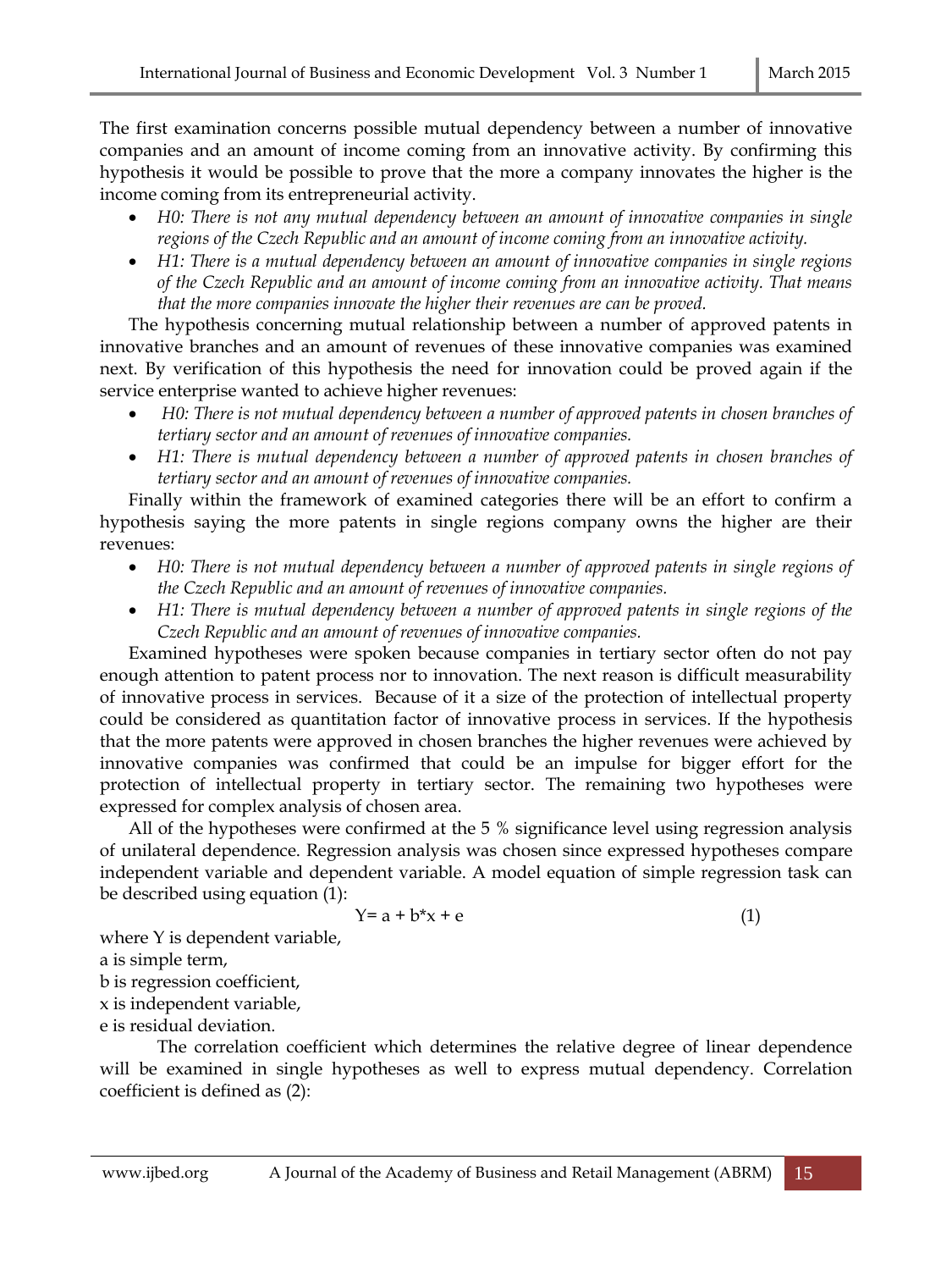$$
\rho(XY) = \frac{\text{cov}(XY)}{\sqrt{D(X)D(Y)}}\tag{2}
$$

where the numerator expresses covariance and the denominator expresses square root of the product of divergences.

The correlation coefficient is within the limits *-1 ≤ ρ ≤ 1, where*

- $\rho = 0$ , then *X* and *Y* are linearly independent (*b*=0)
- $\rho = 1$ , then *X* and *Y* the correlation is positive (*b*>0, direct linear dependency)
- $p < 0$ , then *X* and *Y* the correlation is negative (*b*<0, indirect linear dependency)

## **3.1 Analytical part – verification of given hypotheses**

All of the expressed hypotheses were confirmed on the level of significance of 5 % thanks to the regression analysis. The mutual dependency between all the expressed hypotheses was confirmed. It could be said that there is a dependency between:

- The revenues of innovative companies and a number of innovative companies also for better interpretation the regression analysis was supplemented with the correlation coefficient which was 0,71 and that can be considered as medium strong dependency. Also there is stated value of the R-Squared parameter thanks to which is possible to say that the amount of revenues depends on innovative productivity of single companies in 51 %.
- Total revenues of innovative companies and a number of patents in chosen branches of tertiary sector. A mutual dependency can be considered very strong (CC=0,85) in this case and can be said also that the amount of revenues depends on the number of patents in examined branches in 73 %.
- Revenues of innovative companies and a number of patents not only in single branches of services (see the hypothesis 2) but also within single regions of the Czech republic. The dependency was measured 0,92 by means of CC, it means it was very strong.

|                                     | 1. hypothesis | 2. hypothesis | 3. hypothesis |
|-------------------------------------|---------------|---------------|---------------|
| P-Value                             | 0.0447        | 0.0286        | 0.0009        |
| <b>Correlation Coefficient (CC)</b> | 0,718382      | 0,858635      | 0.927577      |
| R-squared                           | 51,60%        | 73.72%        | 86,03%        |

**Tab. 2**: Correlation analysis

**Source**: Own research. Statgraphics

### **4. Discussion and conclusion**

The aim of this article was to confirm possible dependency of sales of innovative companies on the external circumstances like a number of patents or a number of innovative companies. Since all of the three expressed hypotheses were on the significance level of 5 % possible to verify, a conclusion can be made that the more companies try to innovate the bigger their revenues are. Next it can be assumed that the more companies care about the protection of intellectual property the higher are their revenues. The innovation and also patent proceedings can be considered as a driving force of the economy of the Czech Republic. Not only the need of companies for innovativing and increasing revenues, also the need for improving innovative and investment environment for potential investors show the results. The Czech Republic was placed on the 19th place of rankings of EU of investment environment and friendly climate for innovation. Looking at the individual categories the Czech Republic can be rated as above average for introducing new high-tech procedures and technologies. Next advantage increasing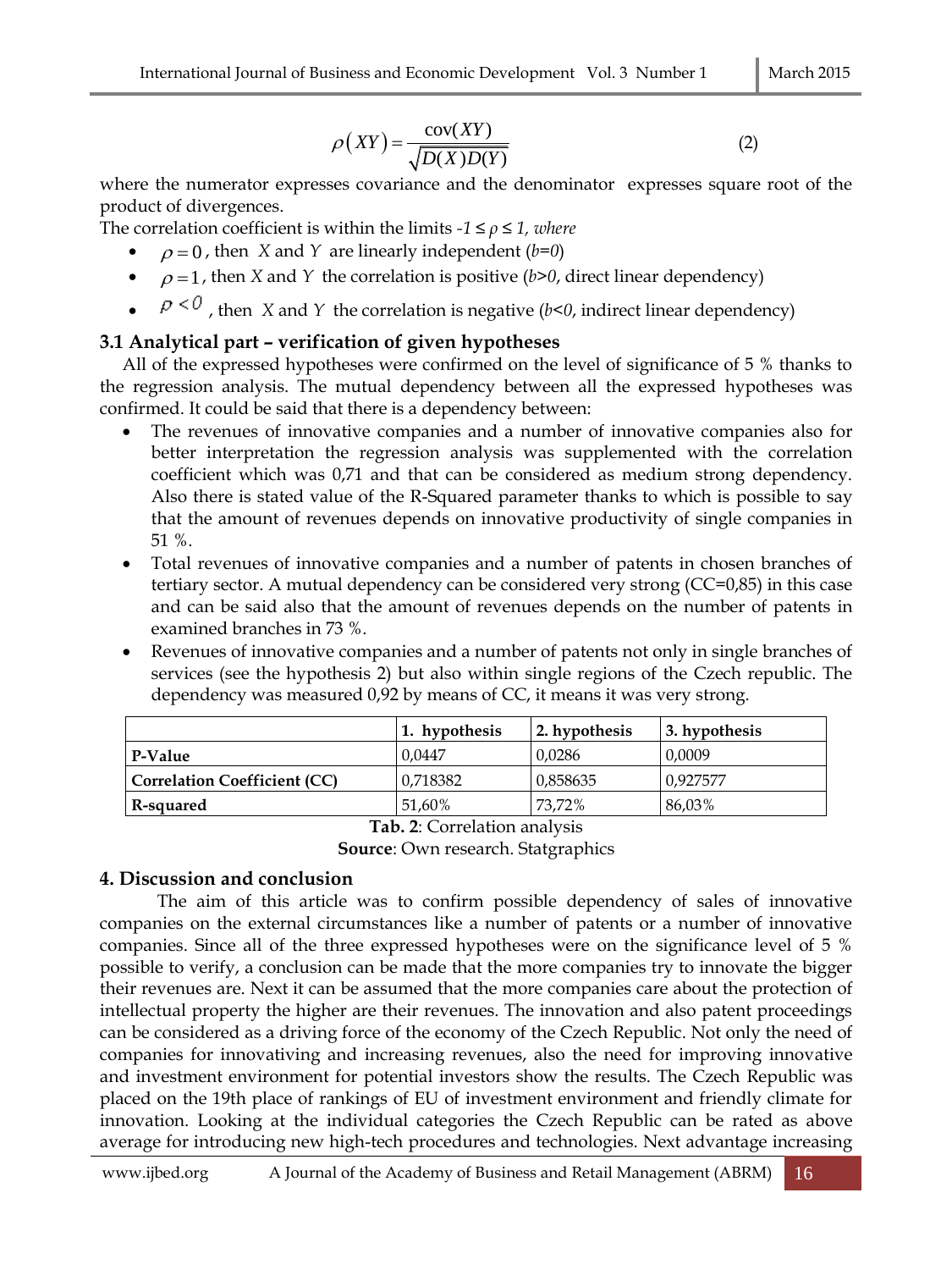the attractivity of investment environment for foreign investors is rising quality of graduates. The disadvantages in the Czech Republic are an ability to electrify processes in public administration and worsened ability to mobilize and allocate development capital. (Zahradník, 2013)

Research carried out by the European Commission shows more shortcomings of innovative and investment environment of the Czech Republic. Poor cooperation between scientific community and business sector is stated as the main shortcoming. On the other hand the European Commission proclaims 5 areas (transportation, construction, energy industry a environment) where strong cooperation between scientific outputs and patent applications was noticed (European Union, 2013).

#### **5. Limitations of research and the new direction for further research**

As mentioned above the shortcomings of investment environment of the Czech Republic could be definitely an object of closer examination. The results found out by this research which shows direct dependency between an amount of revenues and an amount of approved patents or a number of innovative companies could be implemented as well. An effort to attract investors by using various programs concerning innovation is obvious now, that is why I would like to recommend focusing on the oft-repeated protection of intellectual property which is being ignored mostly by service companies. Most patents in the Czech Republic were registered by companies Zentiva and Škoda Auto in the recent years. Both of them are from secondary sector which implies that tertiary sector does not engage in patent proceedings much. To better illustrate the discussed issues it is possible to state the relationship between an intensity of research and a number of innovative companies. Figure 2 shows that the Czech Republic lags behind the European average in the long term. Figure 2 also shows that the Czech Republic could approach the targets of European Union or overcome them even in the future.



#### Czech Republic - R&D intensity projections, 2000-2020 (1)

**Figure 2:** R&D intensity projection in Czech Republic **Source:** EUROPEAN UNION, 2013. *Research and Innovation Performance in Czech Republic.* ISBN 978-92-79-30865-9.

#### **6. Conclusion**

The research mentioned above shows that innovations are positive entrepreneurial impulse and that innovative enterprises produce bigger amount of revenues. The reason for continuing innovative processes should not be only an effort to achieve short-term higher rate of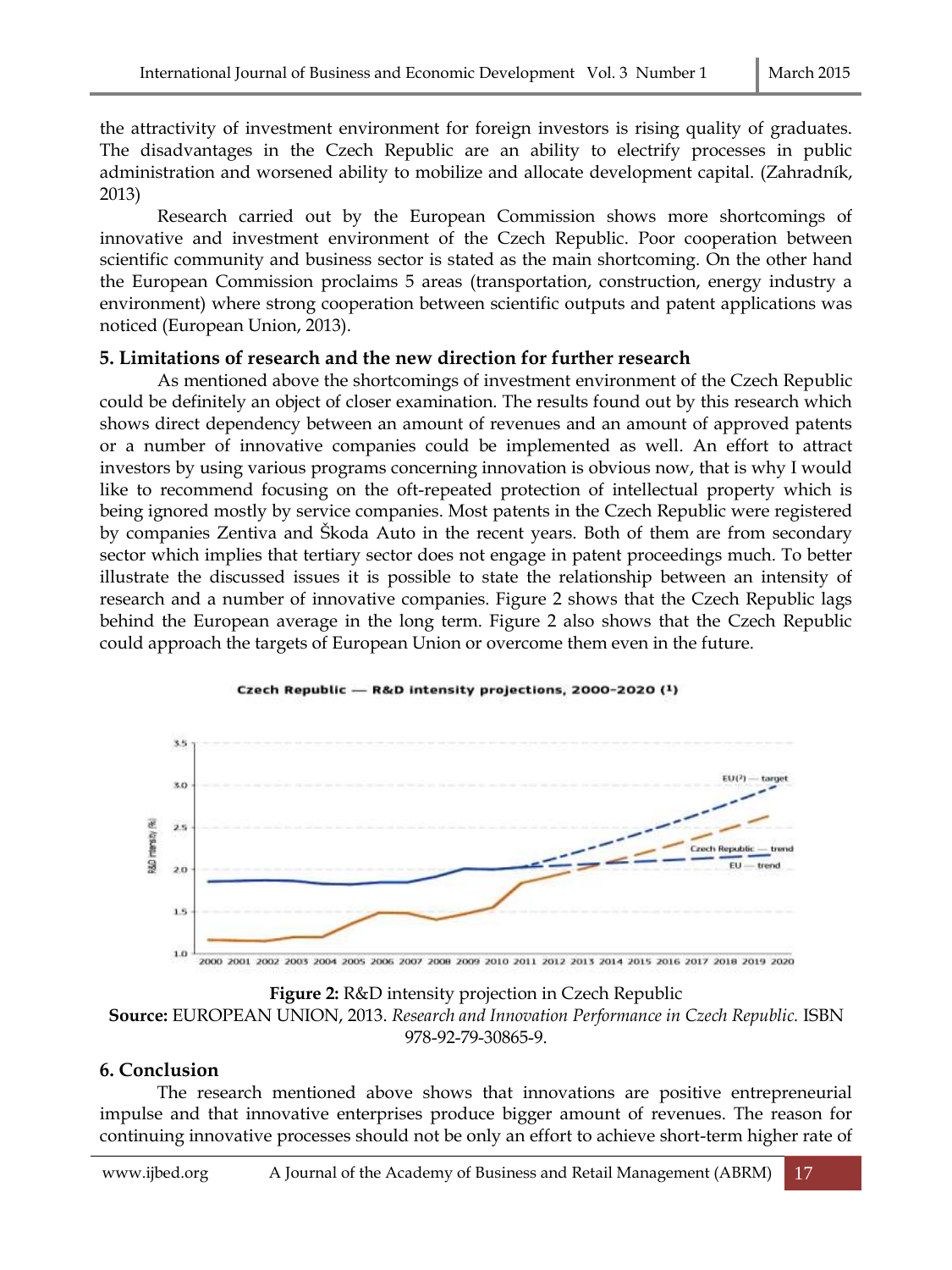profits but primarily implementation of innovative strategy to a long-term entrepreneurial plan. The need for continuing innovation comes from a present globalizing world where traditional competitive advantages are becoming more available and forcing society to innovate. A part of this process should be a continuing effort to protect intellectual property. Thanks to these factors, not only an entrepreneurial but also investment environment will improve. (Maskell, 2001, p. 4) As Crescenzi points out (2007, p. 682) the process of making innovation is influenced by many factors in which a traditional amount of investment in primary inputs and also institutional framework for making innovation belong. A part of this innovative process should be not only suppliers but also clients.

Finally, tertiary sector is less innovative than secondary sector (Salter and Thether, 2006), but it should not be a reason to underestimate the innovation process and the subsequent protection of intellectual property.

Since the project dealing with investment environment is in the initial phase it is possible to start an international cooperation. If a research team from abroad is interested in participation on a research, contact us via contact email. The results which come from this article will definitely be a base for further research.

#### **References**

- Adamska, M. And M. Minárová. 2014. Role of learning organization in building consumer konfidence. *E + M Ekonomie a Management.* 2014, vol. 14, iss. 1, pp. 62-72. ISSN 1212-3609.
- Crescenzi, R., etc. 2007. The territorial dynamics of innovation: a Europe-United States comparative analysis. *Journal of Economic Geography*. 2007, vol. 7, iss. 6, pp. 673-709. ISSN 1468-2702
- European Union, 2013. *Research and Innovation Performance in Czech Republic.* ISBN 978-92-79- 30865-9.
- *Gallouj, F. and O. Weinstein. 1997. Innovation in Services.* Research Policy*. 1997, vol. 26, iss. 4, pp. 397-603. ISSN: 0048-7333*
- Kotler, P. and G. Armstrong. 2004. *Marketing*. Praha: Grada Publishing, 2004. ISBN 80-247-0513- 3
- Maskell, P. 2001. Towards a knowledge based theory of the geographical cluster. *Industrial and Corporate Change.* 2001, vol. 10, iss. 4, pp. 921-943. ISSN 0960-6491.
- Miles, I. *Innovation in Services.* The Oxford Handbook of Innovation, 2005, ISBN 0-19-926455-4 .
- OECD 2005. Oslo Manual. Guidelines for Collecting and Interpreting Innovation Data.  $3^{rd}$  ed. Paris : OECD 2005.
- Pazour, M. 2007. Typologie inovačního procesu ve službách. *Politická ekonomie*. 2007, CES VŠEM, Bulletin CES VŠEM, vol. 10, pp. 9-11.
- Salter, A. and S. B. Tether, 2006. Innovation in services: Through the Looking Glass of Innovation Studies. *Advanced Institute of Management Research and Innovation Studies Centre,* Tanaka.

Zahradník, P. *Investiční prostředí u nás*. Conseq, 2013.